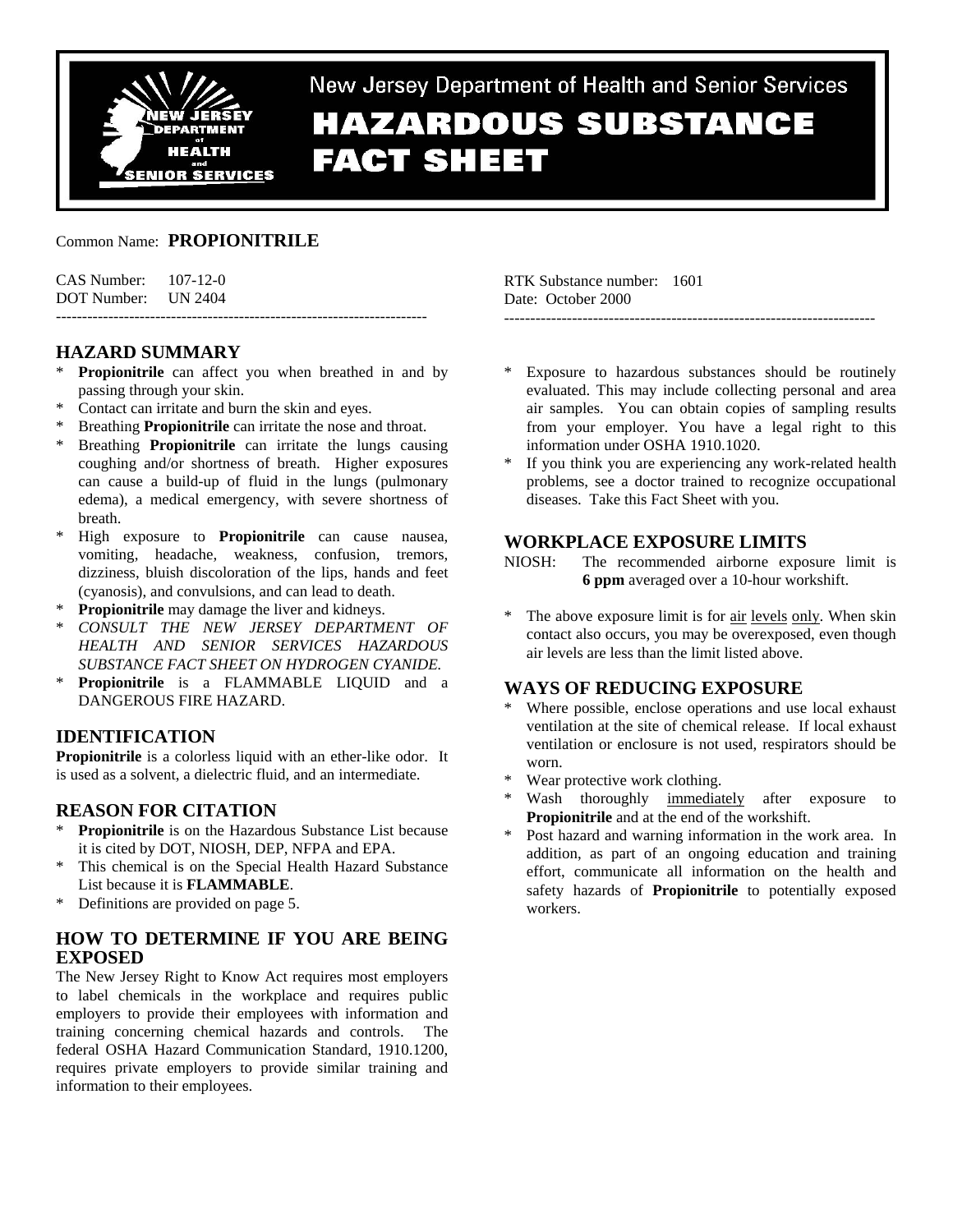This Fact Sheet is a summary source of information of all potential and most severe health hazards that may result from exposure. Duration of exposure, concentration of the substance and other factors will affect your susceptibility to any of the potential effects described below.

---------------------------------------------------------------------------

# **HEALTH HAZARD INFORMATION**

### **Acute Health Effects**

The following acute (short-term) health effects may occur immediately or shortly after exposure to **Propionitrile**:

- \* Contact can irritate and burn the skin and eyes.
- \* Breathing **Propionitrile** can irritate the nose and throat.
- Breathing **Propionitrile** can irritate the lungs causing coughing and/or shortness of breath. Higher exposures can cause a build-up of fluid in the lungs (pulmonary edema), a medical emergency, with severe shortness of breath.
- \* High exposure to **Propionitrile** can cause nausea, vomiting, headache, weakness, confusion, tremors, dizziness, bluish discoloration of the lips, hands and feet (cyanosis), and convulsions, and can lead to death.

### **Chronic Health Effects**

The following chronic (long-term) health effects can occur at some time after exposure to **Propionitrile** and can last for months or years:

### **Cancer Hazard**

According to the information presently available to the New Jersey Department of Health and Senior Services, **Propionitrile** has not been tested for its ability to cause cancer in animals.

### **Reproductive Hazard**

There is limited evidence that **Propionitrile** is a teratogen in animals. Until further testing has been done, it should be treated as a possible teratogen in humans.

### **Other Long-Term Effects**

- Propionitrile can irritate the lungs. Repeated exposure may cause bronchitis to develop with cough, phlegm, and/or shortness of breath.
- **Propionitrile** may damage the liver and kidneys.

### **MEDICAL**

### **Medical Testing**

If symptoms develop or overexposure is suspected, the following are recommended:

- Consider chest x-ray after acute overexposure.
- \* Liver and kidney function tests.
- \* Urine thiocyanate levels.

Any evaluation should include a careful history of past and present symptoms with an exam. Medical tests that look for damage already done are not a substitute for controlling exposure.

Request copies of your medical testing. You have a legal right to this information under OSHA 1910.1020.

### **Mixed Exposures**

- Because smoking can cause heart disease, as well as lung cancer, emphysema, and other respiratory problems, it may worsen respiratory conditions caused by chemical exposure. Even if you have smoked for a long time, stopping now will reduce your risk of developing health problems.
- Because more than light alcohol consumption can cause liver damage, drinking alcohol can increase the liver damage caused by **Propionitrile**.

### **WORKPLACE CONTROLS AND PRACTICES**

Unless a less toxic chemical can be substituted for a hazardous substance, **ENGINEERING CONTROLS** are the most effective way of reducing exposure. The best protection is to enclose operations and/or provide local exhaust ventilation at the site of chemical release. Isolating operations can also reduce exposure. Using respirators or protective equipment is less effective than the controls mentioned above, but is sometimes necessary.

In evaluating the controls present in your workplace, consider: (1) how hazardous the substance is, (2) how much of the substance is released into the workplace and (3) whether harmful skin or eye contact could occur. Special controls should be in place for highly toxic chemicals or when significant skin, eye, or breathing exposures are possible.

In addition, the following controls are recommended:

- Where possible, automatically pump liquid **Propionitrile** from drums or other storage containers to process containers.
- Before entering a confined space where **Propionitrile** may be present, check to make sure that an explosive concentration does not exist.

Good **WORK PRACTICES** can help to reduce hazardous exposures. The following work practices are recommended:

- \* Workers whose clothing has been contaminated by **Propionitrile** should change into clean clothing promptly.
- \* Contaminated work clothes should be laundered by individuals who have been informed of the hazards of exposure to **Propionitrile**.
- Eye wash fountains should be provided in the immediate work area for emergency use.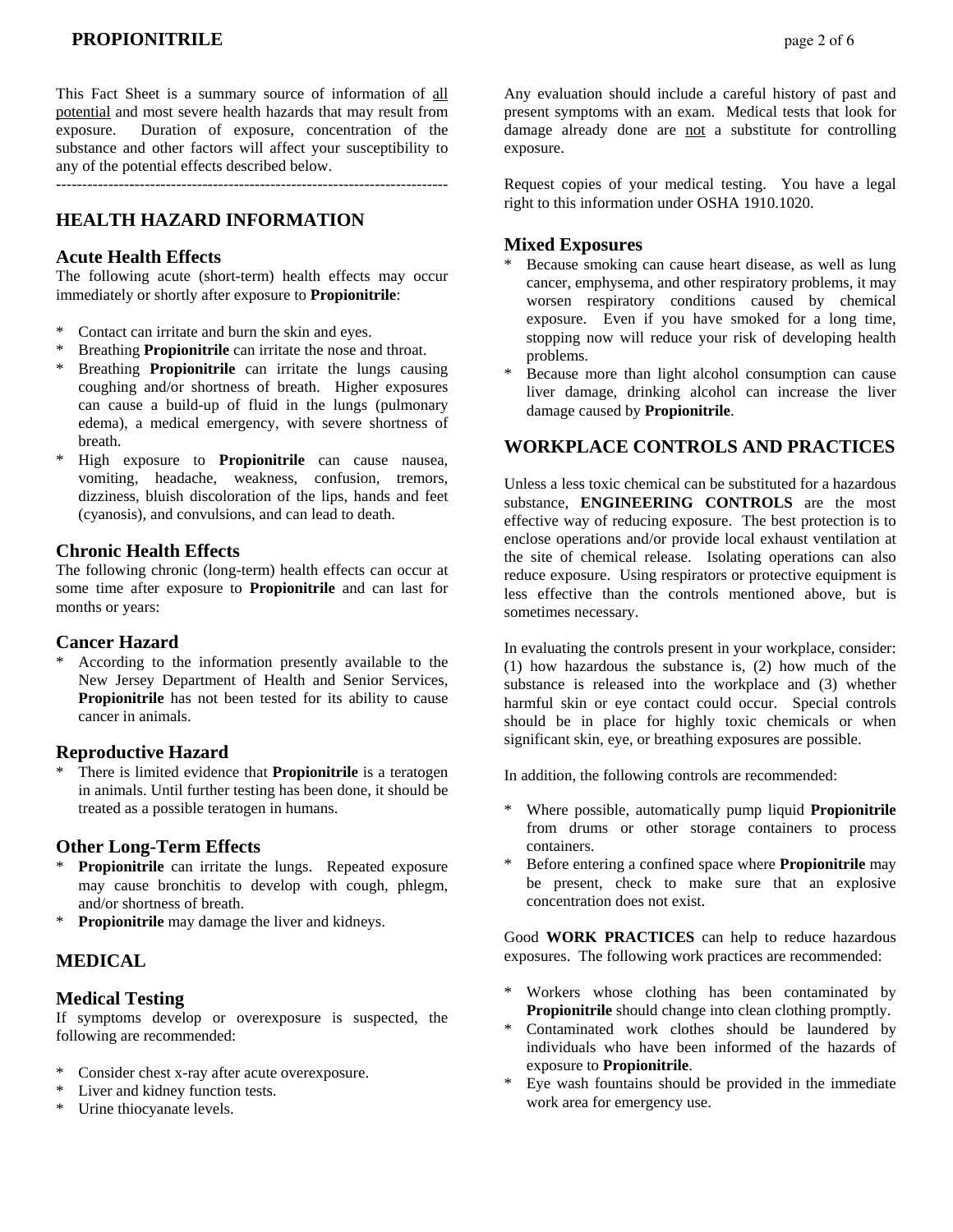- If there is the possibility of skin exposure, emergency shower facilities should be provided.
- \* On skin contact with **Propionitrile**, immediately wash or shower to remove the chemical. At the end of the workshift, wash any areas of the body that may have contacted **Propionitrile**, whether or not known skin contact has occurred.
- \* Do not eat, smoke, or drink where **Propionitrile** is handled, processed, or stored, since the chemical can be swallowed. Wash hands carefully before eating, drinking, smoking, or using the toilet.

# **PERSONAL PROTECTIVE EQUIPMENT**

WORKPLACE CONTROLS ARE BETTER THAN PERSONAL PROTECTIVE EQUIPMENT. However, for some jobs (such as outside work, confined space entry, jobs done only once in a while, or jobs done while workplace controls are being installed), personal protective equipment may be appropriate.

OSHA 1910.132 requires employers to determine the appropriate personal protective equipment for each hazard and to train employees on how and when to use protective equipment.

The following recommendations are only guidelines and may not apply to every situation.

### **Clothing**

- \* Avoid skin contact with **Propionitrile**. Wear protective gloves and clothing. Safety equipment suppliers/ manufacturers can provide recommendations on the most protective glove/clothing material for your operation.
- \* All protective clothing (suits, gloves, footwear, headgear) should be clean, available each day, and put on before work.

### **Eye Protection**

- Wear indirect-vent, impact and splash resistant goggles when working with liquids.
- \* Wear a face shield along with goggles when working with corrosive, highly irritating or toxic substances.
- Contact lenses should not be worn when working with this substance.

# **Respiratory Protection**

### **IMPROPER USE OF RESPIRATORS IS DANGEROUS.**

Such equipment should only be used if the employer has a written program that takes into account workplace conditions, requirements for worker training, respirator fit testing and medical exams, as described in OSHA 1910.134.

Where the potential exists for exposure over **6 ppm**, use a MSHA/NIOSH approved full facepiece respirator with an organic vapor cartridge. Increased protection is obtained from full facepiece powered-air purifying respirators.

- If while wearing a filter or cartridge respirator you can smell, taste, or otherwise detect **Propionitrile**, or if while wearing particulate filters abnormal resistance to breathing is experienced, or eye irritation occurs while wearing a full facepiece respirator, leave the area immediately. Check to make sure the respirator-to-face seal is still good. If it is, replace the filter or cartridge. If the seal is no longer good, you may need a new respirator.
- \* Be sure to consider all potential exposures in your workplace. You may need a combination of filters, prefilters or cartridges to protect against different forms of a chemical (such as vapor and mist) or against a mixture of chemicals.
- Where the potential for high exposure exists, use a MSHA/NIOSH approved supplied-air respirator with a full facepiece operated in a pressure-demand or other positivepressure mode. For increased protection use in combination with an auxiliary self-contained breathing apparatus operated in a pressure-demand or other positivepressure mode.

# **HANDLING AND STORAGE**

- Prior to working with **Propionitrile** you should be trained on its proper handling and storage.
- Propionitrile is not compatible with OXIDIZING AGENTS (such as PERCHLORATES, PEROXIDES, PERMANGANATES, CHLORATES, NITRATES, CHLORINE, BROMINE and FLUORINE); STRONG ACIDS (such as HYDROCHLORIC, SULFURIC and NITRIC); STRONG BASES (such as SODIUM HYDROXIDE and POTASSIUM HYDROXIDE); and REDUCING AGENTS.
- Store in tightly closed containers in a cool, dry, wellventilated area away from WATER as *Hydrogen Cyanide* may form.
- Sources of ignition, such as smoking and open flames, are prohibited where **Propionitrile** is used, handled, or stored.
- Metal containers involving the transfer of **Propionitrile** should be grounded and bonded.
- \* Use only non-sparking tools and equipment, especially when opening and closing containers of **Propionitrile**.
- Wherever **Propionitrile** is used, handled, manufactured, or stored, use explosion-proof electrical equipment and fittings.

# **QUESTIONS AND ANSWERS**

- Q: If I have acute health effects, will I later get chronic health effects?
- A: Not always. Most chronic (long-term) effects result from repeated exposures to a chemical.
- Q: Can I get long-term effects without ever having shortterm effects?
- A: Yes, because long-term effects can occur from repeated exposures to a chemical at levels not high enough to make you immediately sick.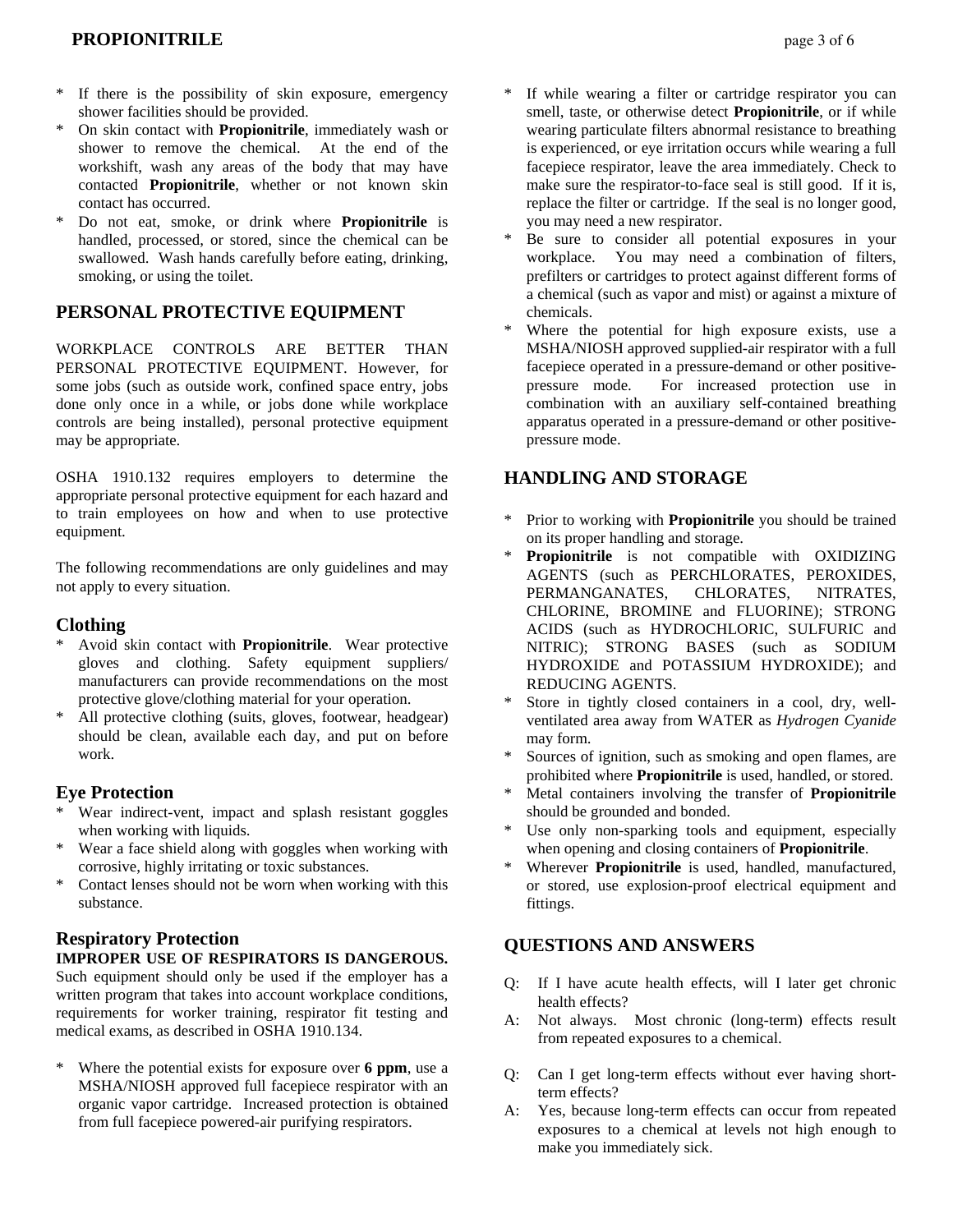- Q: What are my chances of getting sick when I have been exposed to chemicals?
- A: The likelihood of becoming sick from chemicals is increased as the amount of exposure increases. This is determined by the length of time and the amount of material to which someone is exposed.

Q: When are higher exposures more likely?

- A: Conditions which increase risk of exposure include physical and mechanical processes (heating, pouring, spraying, spills and evaporation from large surface areas such as open containers), and "confined space" exposures (working inside vats, reactors, boilers, small rooms, etc.).
- Q: Is the risk of getting sick higher for workers than for community residents?
- A: Yes. Exposures in the community, except possibly in cases of fires or spills, are usually much lower than those found in the workplace. However, people in the community may be exposed to contaminated water as well as to chemicals in the air over long periods. This may be a problem for children or people who are already ill.
- Q: Can men as well as women be affected by chemicals that cause reproductive system damage?
- A: Yes. Some chemicals reduce potency or fertility in both men and women. Some damage sperm and eggs, possibly leading to birth defects.
- Q: Who is at the greatest risk from reproductive hazards?
- A: Pregnant women are at greatest risk from chemicals that harm the developing fetus. However, chemicals may affect the ability to have children, so both men and women of childbearing age are at high risk.
- Q: Should I be concerned if a chemical is a teratogen in animals?
- A: Yes. Although some chemicals may affect humans differently than they affect animals, damage to animals suggests that similar damage can occur in humans.

--------------------------------------------------------------------------- The following information is available from:

 New Jersey Department of Health and Senior Services Occupational Health Service PO Box 360 Trenton, NJ 08625-0360 (609) 984-1863 (609) 292-5677 (fax)

Web address: http://www.state.nj.us/health/eoh/odisweb/

### **Industrial Hygiene Information**

Industrial hygienists are available to answer your questions regarding the control of chemical exposures using exhaust ventilation, special work practices, good housekeeping, good hygiene practices, and personal protective equipment including respirators. In addition, they can help to interpret the results of industrial hygiene survey data.

### **Medical Evaluation**

If you think you are becoming sick because of exposure to chemicals at your workplace, you may call personnel at the Department of Health and Senior Services, Occupational Health Service, who can help you find the information you need.

### **Public Presentations**

Presentations and educational programs on occupational health or the Right to Know Act can be organized for labor unions, trade associations and other groups.

### **Right to Know Information Resources**

The Right to Know Infoline (609) 984-2202 can answer questions about the identity and potential health effects of chemicals, list of educational materials in occupational health, references used to prepare the Fact Sheets, preparation of the Right to Know survey, education and training programs, labeling requirements, and general information regarding the Right to Know Act. Violations of the law should be reported to (609) 984-2202.

---------------------------------------------------------------------------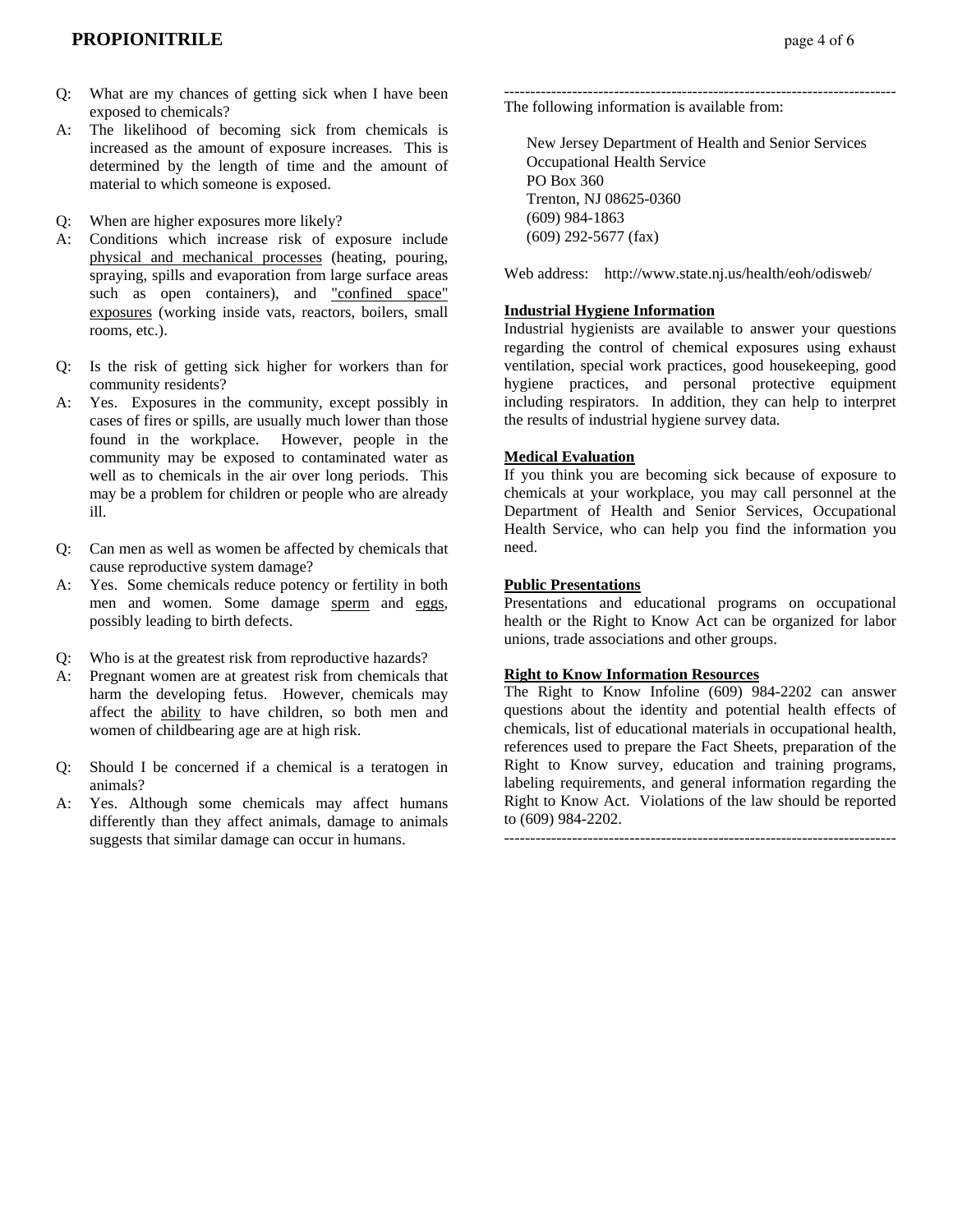### **DEFINITIONS**

**ACGIH** is the American Conference of Governmental Industrial Hygienists. It recommends upper limits (called TLVs) for exposure to workplace chemicals.

A **carcinogen** is a substance that causes cancer.

The **CAS number** is assigned by the Chemical Abstracts Service to identify a specific chemical.

A **combustible** substance is a solid, liquid or gas that will burn.

A **corrosive** substance is a gas, liquid or solid that causes irreversible damage to human tissue or containers.

**DEP** is the New Jersey Department of Environmental Protection.

**DOT** is the Department of Transportation, the federal agency that regulates the transportation of chemicals.

**EPA** is the Environmental Protection Agency, the federal agency responsible for regulating environmental hazards.

A **fetus** is an unborn human or animal.

A **flammable** substance is a solid, liquid, vapor or gas that will ignite easily and burn rapidly.

The **flash point** is the temperature at which a liquid or solid gives off vapor that can form a flammable mixture with air.

**HHAG** is the Human Health Assessment Group of the federal EPA.

**IARC** is the International Agency for Research on Cancer, a scientific group that classifies chemicals according to their cancer-causing potential.

A **miscible** substance is a liquid or gas that will evenly dissolve in another.

**mg/m3** means milligrams of a chemical in a cubic meter of air. It is a measure of concentration (weight/volume).

**MSHA** is the Mine Safety and Health Administration, the federal agency that regulates mining. It also evaluates and approves respirators.

A **mutagen** is a substance that causes mutations. A **mutation** is a change in the genetic material in a body cell. Mutations can lead to birth defects, miscarriages, or cancer.

**NAERG** is the North American Emergency Response Guidebook. It was jointly developed by Transport Canada, the United States Department of Transportation and the Secretariat of Communications and Transportation of Mexico. It is a guide for first responders to quickly identify the specific or generic hazards of material involved in a transportation incident, and to protect themselves and the general public during the initial response phase of the incident.

**NCI** is the National Cancer Institute, a federal agency that determines the cancer-causing potential of chemicals.

**NFPA** is the National Fire Protection Association. It classifies substances according to their fire and explosion hazard.

**NIOSH** is the National Institute for Occupational Safety and Health. It tests equipment, evaluates and approves respirators, conducts studies of workplace hazards, and proposes standards to OSHA.

**NTP** is the National Toxicology Program which tests chemicals and reviews evidence for cancer.

**OSHA** is the Occupational Safety and Health Administration, which adopts and enforces health and safety standards.

**PEOSHA** is the Public Employees Occupational Safety and Health Act, a state law which sets PELs for New Jersey public employees.

**PIH** is a DOT designation for chemicals which are Poison Inhalation Hazards.

**ppm** means parts of a substance per million parts of air. It is a measure of concentration by volume in air.

A **reactive** substance is a solid, liquid or gas that releases energy under certain conditions.

A **teratogen** is a substance that causes birth defects by damaging the fetus.

**TLV** is the Threshold Limit Value, the workplace exposure limit recommended by ACGIH.

The **vapor pressure** is a measure of how readily a liquid or a solid mixes with air at its surface. A higher vapor pressure indicates a higher concentration of the substance in air and therefore increases the likelihood of breathing it in.